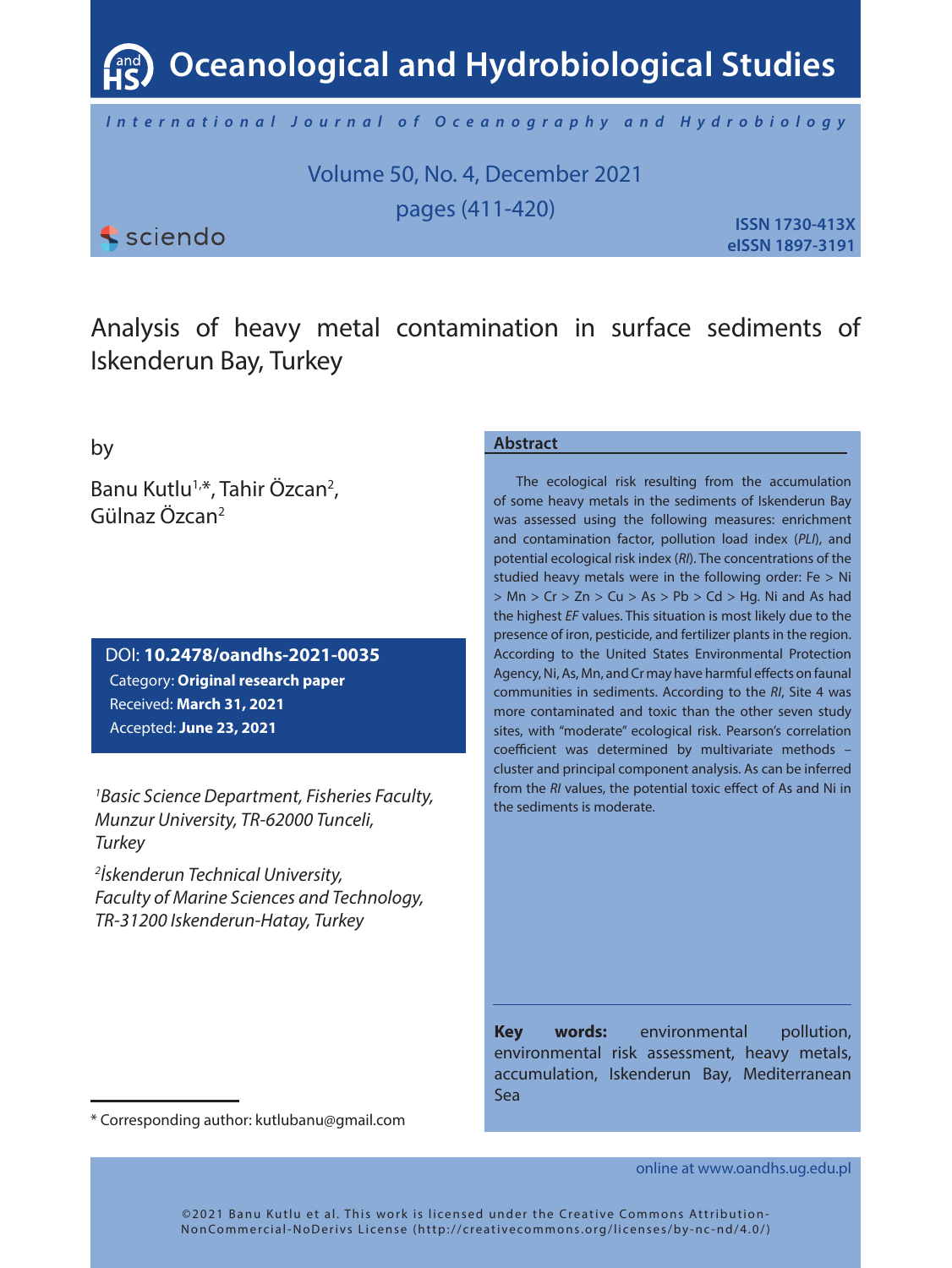**412**

Banu Kutlu, Tahir Özcan, Gülnaz Özcan

# **1. Introduction**

As a result of technological development, heavy metal pollution has become a threat to life. Many adverse effects of metal pollution on the aquatic environment have been identified. Heavy metal pollution in the aquatic environment derives from natural sources such as air, soil, and dissolved mineral rocks (Adamu et al. 2015; Skordas et al. 2015), as well as anthropogenic sources such as domestic, industrial, and agricultural effluents (Wei & Yang 2010; Mohiuddin et al. 2010).

The discharge, storage, and precipitation of heavy metals occur in marine and oceanic sediments (Fujita et al. 2014; Machado et al. 2016). Sediments are a good indicator of heavy metals from anthropogenic sources due to the hydrophobic properties of the latter and their tendency to accumulate with precipitation. Sediment analysis provides information on total accumulation (Anderson Abel et al. 2016). Sedimentation is very important for the accumulation of heavy metals in the hydrological cycle in the aquatic environment. Heavy metals are not completely immobilized in the surface sediment, which is a biological, physicochemical, hydrological, and geological interaction area in a complex system. Instead, they migrate and sometimes accumulate (Dhanakumar et al. 2015; Chen et al. 2019).

In order to determine metal contamination sources in the aquatic environment, it is important to examine changes in natural and anthropogenic trace elements (Bing et al. 2013). For this purpose, indices such as the enrichment factor (*EF*), the contamination factor (*CF*), and the geoaccumulation index (*Igeo*) are employed to identify whether metals originate from natural geological structures, and the potential ecological risk index *RI* is frequently used to assess the ecological risk (Yang et al. 2014; Bing et al. 2013; Long et al. 2006; Hou et al. 2013). The *RI* is commonly preferred along with principal component analysis (PCA) and cluster analysis (CA) to characterize pollutant emissions (Huang et al. 2018).

Pollution has become a serious issue in countries bordering the Mediterranean Sea. The semi-enclosed structure of this ecosystem and the increase in population density along the Mediterranean coastline have caused considerable water pollution. In order to mitigate this problem, a comprehensive pollution prevention and control program (Mediterranean Action Plan), organized and supported by the United Nations and various international agencies, has been implemented by the Mediterranean countries since 1975. A number of researchers have reported that many trace metals, from either natural or anthropogenic sources, enter the Mediterranean Sea in different parts of this ecosystem (Cubadda et al. 2001).

Previous studies investigated the presence and effects of heavy metals on seawater and sediment in Iskenderun Bay (Türkmen & Aras 2011) focusing on sediment and benthos (Dural and Göksu 2006; Türkmen & Aras 2011), marine algae (Olgunoğlu & Polat 2007), aquatic vertebrates (Kargın et al. 2006; Kalay et al. 1999), and aquatic invertebrates (Duysak et al. 2013; Duysak & Ersoy 2014).

The objectives of this study were to determine the accumulation and distribution of ten heavy metals (i.e. Cu, Pb, Zn, Ni, Mn, Fe, As, Cd, Cr and Hg) in sediments collected from eight sites located in different regions of Iskenderun Bay. Furthermore, we calculated the contamination factor, the pollution load index, and the potential ecological risk index (*RI*) to determine whether the source of pollution was natural or anthropogenic.

# **2. Materials and methods**

Two-period sampling was performed to cover the Iskenderun, Yumurtalık, and Arsuz regions in the northern and southern parts of the study area, i.e. Iskenderun Bay (Fig. 1).



**Figure 1** Iskenderun Bay sampling area

**www.oandhs.ug.edu.pl**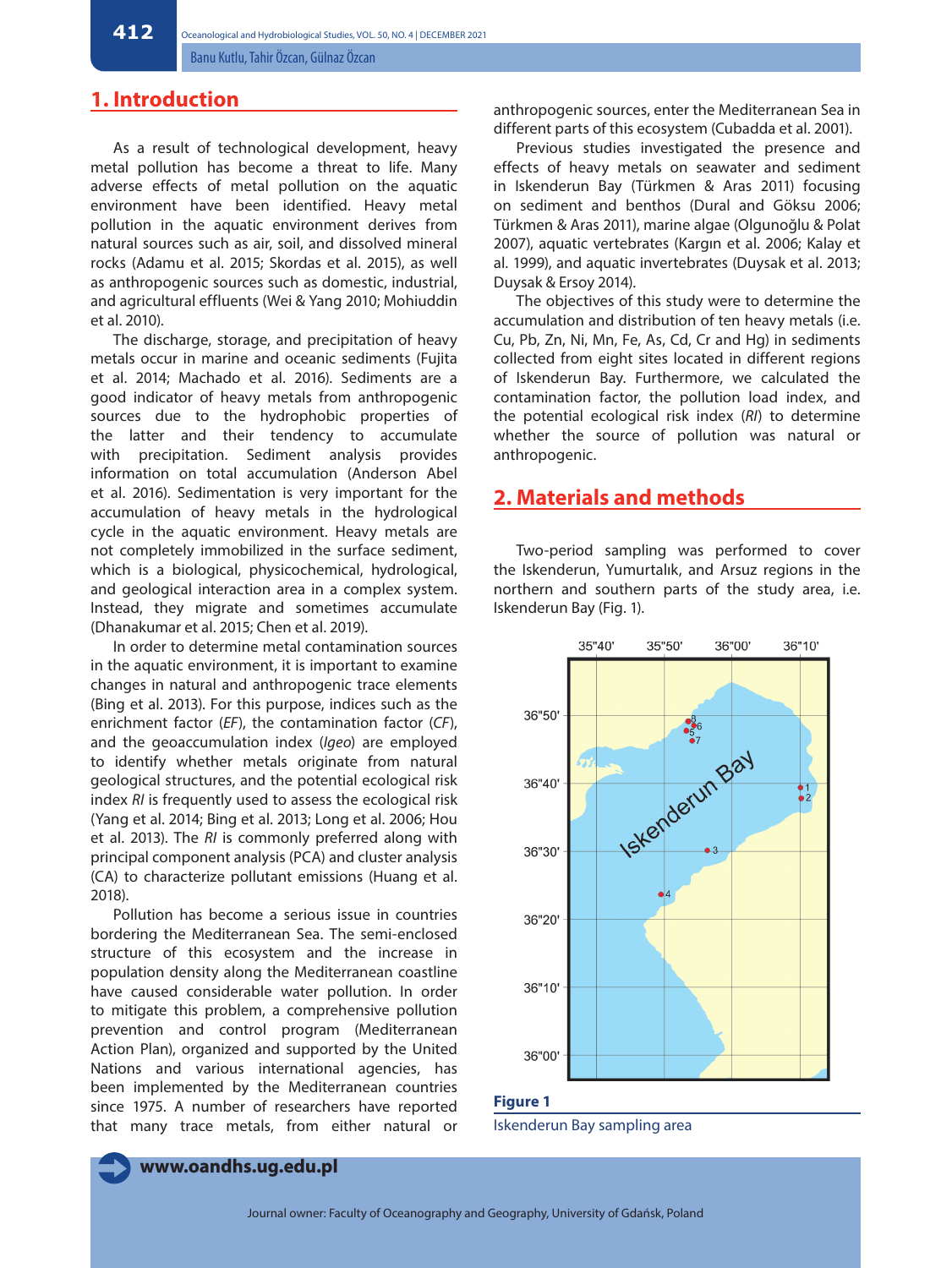Surface sediment samples were collected at the selected sites in the study area on 8 April 2018 and 8 June 2019, using a van Veen grab sampler (Table 1). Samples were homogenized and placed in plastic bags before being transferred to Petri dishes pre-washed with acid and RO purified water in the laboratory. Samples in Petri dishes were then dried at 60°C for 24 h. The concentrations of Cu, Pb, Zn, Ni, Mn, Fe, As, Cd, Cr, and Hg were measured in the digested phase by inductively coupled plasma mass spectrometry (ICP-MS; ACME Analytical Labs, Vancouver, BC, Canada). The prepared sample was digested with a modified aqua regia solution with equal parts of concentrated HCl,  $HNO<sub>3</sub>$ , and DI H<sub>2</sub>O for 1 h in a heating block. The sample was made up to volume with dilute HCl. Quality control was performed using duplicates, blanks, and internal standard reference material (DS 9) obtained from ACME Analytical Labs. The values obtained (mg kg−1) from the analysis of this sample were as follows:

| Element | Observed | Permissible | <b>Detection limits</b> |
|---------|----------|-------------|-------------------------|
| Cu      | 104      | 108         | 0.01                    |
| Pb      | 118      | 126         | 0.01                    |
| Zn      | 319.6    | 317         | 0.1                     |
| Ni      | 38.7     | 40.3        | 0.1                     |
| Mn      | 575      | 575         | 1                       |
| Fe      | 23,000   | 23.300      | 100                     |
| As      | 25       | 25.5        | 0.1                     |
| Cd      | 2.41     | 2.40        | 0.01                    |
| Cr      | 110.7    | 121         | 0.5                     |
| Hg      | 0.0203   | 0.0200      | 0.005                   |

Two indices, *EF* and *CF*, were used to assess metal accumulation in the sediment. The former is calculated by dividing the current metal/Al weight ratio by the background metal/Al ratio (Acevedo-Figueroa et al. 2006; Çevik et al. 2009; Vrhovnik et al. 2013). In this

Iskenderun Bay sampling sites

way, the anthropogenic effect can be determined by detecting an increase exceeding the background value. The obtained values were evaluated according to the procedure described by Sutherland (2000): *EF* < 2, *EF* = 2–5, *EF* = 5–20, *EF* = 20–40, and *EF* > 40 indicate no, moderate, significant, very high, and excessive enrichment, respectively. Further, *CF* is the ratio of the current metal content in the existing sediment to the normal permissible concentration levels. Thus, metal enrichment in the sediment is assessed. *CF* was calculated according to the method employed by Håkanson (1980), and *CF* < 1, 1 ≤ *CF* < 3, 3 ≤ *CF* < 6, and *CF* > 6 indicate low, moderate, high, and very high contamination, respectively.

To determine environmental quality of the sediment, an integrated Pollution Load Index (*PLI*) was used, according to Suresh et al. (2011):

$$
PLI = (CF_1 \times CF_2 \times ...CF_n)^{1/n}
$$

where *CF* is the contamination factor and *n* is the number of elements used. A *PLI* value of 0 indicates a clean area, while a value of up to 1 indicates pollution. The *RI* defined by Håkanson (1980) was used to draw inferences about the toxic effects of metals. The *RI* values for each metal ( $E_r^i$ ) and an integrated value for all metals are interpreted as follows:

 $E_r'$  < 40, 40  $\leq E_r'$  < 80, 80  $\leq E_r'$  < 160, 160  $\leq E_r'$  < 320, and  $E_r' \geq 320$ 

indicate low, moderate, significant, high, and very high potential ecological risk, respectively. It is calculated using the following formula presented by Håkanson (1980):

$$
E_r^i = C_f^i \times T_f^i
$$

where  $T_f^i$  is the toxicity coefficient for a single metal, and  $C_f^i$  is the ratio between the metal content in

| Sites          | Coordinates           |            | <b>General characteristics</b>                                                                                                                                |     |  |  |  |  |  |  |  |
|----------------|-----------------------|------------|---------------------------------------------------------------------------------------------------------------------------------------------------------------|-----|--|--|--|--|--|--|--|
|                | 36°39'39"N            | 36°12'46"E | The site is located in an industrial zone, 11 km from Iskenderun. The region is located near heavy indus-<br>trial facilities.                                | 2.5 |  |  |  |  |  |  |  |
| $\overline{2}$ | 36°38'06"N            |            | 36°12′10″E The site is located 8 km from Iskenderun.                                                                                                          | 3   |  |  |  |  |  |  |  |
| 3              | 36°27'12"N 35°55'35"E |            | The region is located near agricultural land and tourist activities. In the western part of the site there is<br>a small stream that drains into the sea.     |     |  |  |  |  |  |  |  |
| $\overline{4}$ | 36°21'40"N            |            | 35°49′23″E The site is located 48 km from Iskenderun and 11 km from Arsuz, and away from the industrial area.                                                 | 3   |  |  |  |  |  |  |  |
| 5              | 36°51'00"N            | 35°54'41"E | The site is located in the Yumurtalik Gölovasi region, which is located near a thermal power plant and a<br>terminal where oil transportation is carried out. | 11  |  |  |  |  |  |  |  |
| 6              | 36°51'08"N            |            | 35°54'54'E The site is located near a thermal power plant and a terminal where oil transportation is carried out.                                             | 8   |  |  |  |  |  |  |  |
|                | 36°50'40"N            |            | 35°55′12″E The site is located near a thermal power plant and a terminal where oil transportation is carried out.                                             | 25  |  |  |  |  |  |  |  |
| 8              | 36°51'16"N            |            | 35°54'43"E The site is located near a thermal power plant and a terminal where oil transportation is carried out.                                             |     |  |  |  |  |  |  |  |
|                |                       |            |                                                                                                                                                               |     |  |  |  |  |  |  |  |

**Table 1**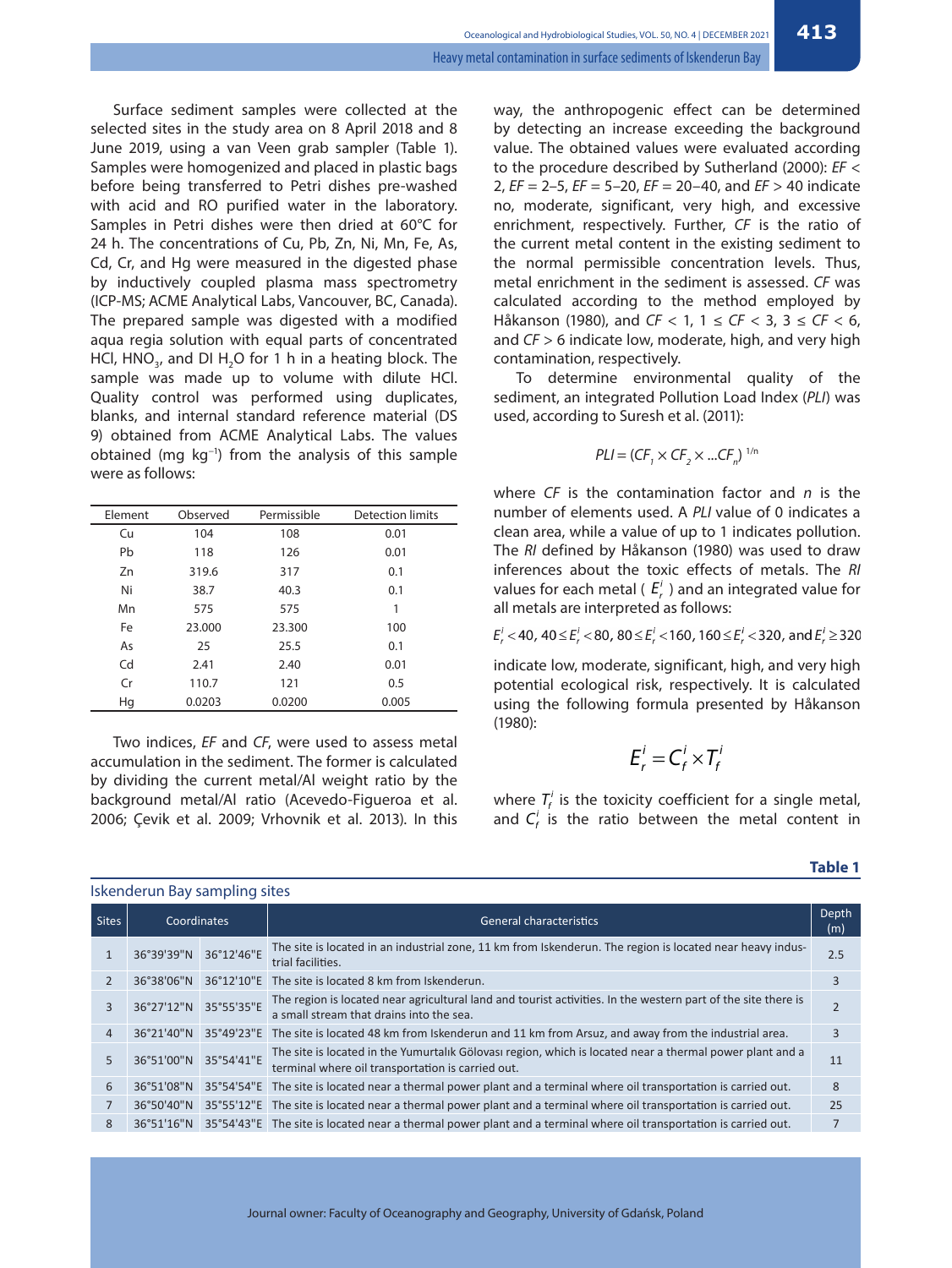the sediment at a given site and the background concentration levels. Depending on the toxicity, the corresponding coefficients are as follows:  $Hq = 40$ , Cd  $= 30$ , As  $= 10$ , Cu  $= Pb = Ni = 5$ , Cr  $= 2$ , and Zn  $= 1$  (Guo et al. 2010).

Further, the *RI* is calculated as follows:

$$
RI=\sum E_r^i
$$

and *RI* < 150, 150 ≤ *RI* < 300, 300 ≤ *RI* < 600, and *RI* ≥ 600 indicate low, moderate, significant, and very high ecological risk, respectively.

In addition, Pearson's correlation analysis was used to analyze the relationships between the variables. Further, CA was used to determine the distance between the variables. PCA was employed to identify the main sources of variation between the study sites in the bay.

# **3. Results and discussion**

#### **3.1. Heavy metal distributions**

The concentration of heavy metals in the sediments is presented in Table 2 (mg kg−1). According to the results, the concentrations are in the following order:  $Fe > Ni > Mn > Cr > Zn > Cu > As > Pb > Cd > Hg.$ 

Ni, Mn, As, Cd, and Cr were found to be present in concentrations higher than their corresponding values in the upper layer of the Earth's crust. In addition, the concentrations of As, Ni, and Cr were higher than those in other study areas (Yalcin et al. 2019). All As and Cd concentrations, except for the shale value, are higher than the values for sand sediment, sandstone, and the upper crust of the Earth (Table 3). According to the United States Environmental Protection Agency (EPA 1995), the sediment values indicate moderate Cu pollution, heavy Ni and Fe pollution, and moderate to

heavy As and Cr pollution (Table 4).

The *EF* value changes depending on the difference in the grain size of metals, so it was fixed by normalization with Al values. In this way, a more accurate result of enrichment can be obtained. The average *EF* values of the studied metals in Iskenderun Bay are in the following order:  $Ni > As > Cr > Cd >$  $Zn > Pb > Cu > Mn$  (Table 4). In general, the highest enrichment values were obtained for Site 4. Cu values showed minimal enrichment at Sites 1 and 3. Pb and Zn values showed no enrichment at any site. Ni showed moderate enrichment at Sites 4, 5, 6, 7, and 8, significant enrichment at Sites 1 and 2, and a very high level of enrichment at Sites 3 and 4. Mn showed minimal enrichment at all sites. Further, there was significant As pollution at all sites. Cd, Cr, and Hg showed no significant increase (Table 5). These results indicate an anthropogenic origin of the heavy metals, which is of great concern for the ecosystem. If 2 > *EF* > 1.5, metals originate from natural sources (Garcia et al. 2008; Alharbi & El-Sorogy 2017). If *EF* > 1.5 or 2, metals come from anthropogenic sources (Garcia et al. 2008). Cr, Cu, Hg, Ni, and Zn are known to be of non-anthropogenic origin. However, among these metals, Ni is of high value. It can come from natural and anthropogenic sources. Further, it is one of the main trace elements of crude oil and is widely used. It has a wide range of applications, especially in Ni-Cd rechargeable batteries. High concentrations in the marine environment result from fuel pollution. Various As compounds are used as fertilizers, especially in agricultural fields. As is also used in agricultural pesticides to kill ants, to protect cotton seeds from insects, and for protective purposes in the timber industry (Data et al. 2004; Lollar 2005). The presence of intensive agricultural and industrial areas in the region of Iskenderun Bay may cause high As concentrations in the sediments. The results also suggest that Ni, As, and Cr have the same anthropogenic origin.

**Table 2**

| <b>I IGAVY ILIGRAL COLICETTURIOUS (THY NY 1</b> |              |                |                |                |       |                 |                |       |  |  |
|-------------------------------------------------|--------------|----------------|----------------|----------------|-------|-----------------|----------------|-------|--|--|
| Site No.                                        | $\mathbf{1}$ | $\overline{2}$ | $\overline{3}$ | $\overline{4}$ | 5     | $6\overline{6}$ | $\overline{7}$ | 8     |  |  |
| Cu                                              | 12.68        | 11.32          | 10.32          | 11.47          | 11.15 | 11.28           | 25.39          | 9.66  |  |  |
| Pb                                              | 10.40        | 9.80           | 2.11           | 2.73           | 5.57  | 5.81            | 12.93          | 5.20  |  |  |
| Zn                                              | 39.7         | 39.8           | 26.3           | 23.9           | 31.0  | 30.8            | 70.6           | 27.6  |  |  |
| Ni                                              | 797.7        | 848.0          | 1673.6         | 1460           | 115.7 | 132.9           | 252.6          | 104.8 |  |  |
| Mn                                              | 494          | 535            | 738            | 504            | 699   | 750             | 649            | 719   |  |  |
| Fe                                              | 31300        | 32000          | 38800          | 36700          | 19900 | 19900           | 30200          | 17300 |  |  |
| As                                              | 6.9          | 7.5            | 13.3           | 16.7           | 15.3  | 16.0            | 10.0           | 14.3  |  |  |
| Cd                                              | 0.14         | 0.13           | 0.03           | 0.03           | 0.10  | 0.10            | 0.17           | 0.12  |  |  |
| Cr                                              | 478.4        | 515.8          | 224.6          | 353.5          | 68.2  | 73.3            | 138.5          | 70    |  |  |
| Hg                                              | 0.034        | 0.028          | 0.005          | 0.005          | 0.012 | 0.014           | 0.045          | 0.01  |  |  |

### **www.oandhs.ug.edu.pl**

Heavy metal concentrations (mg kg−1)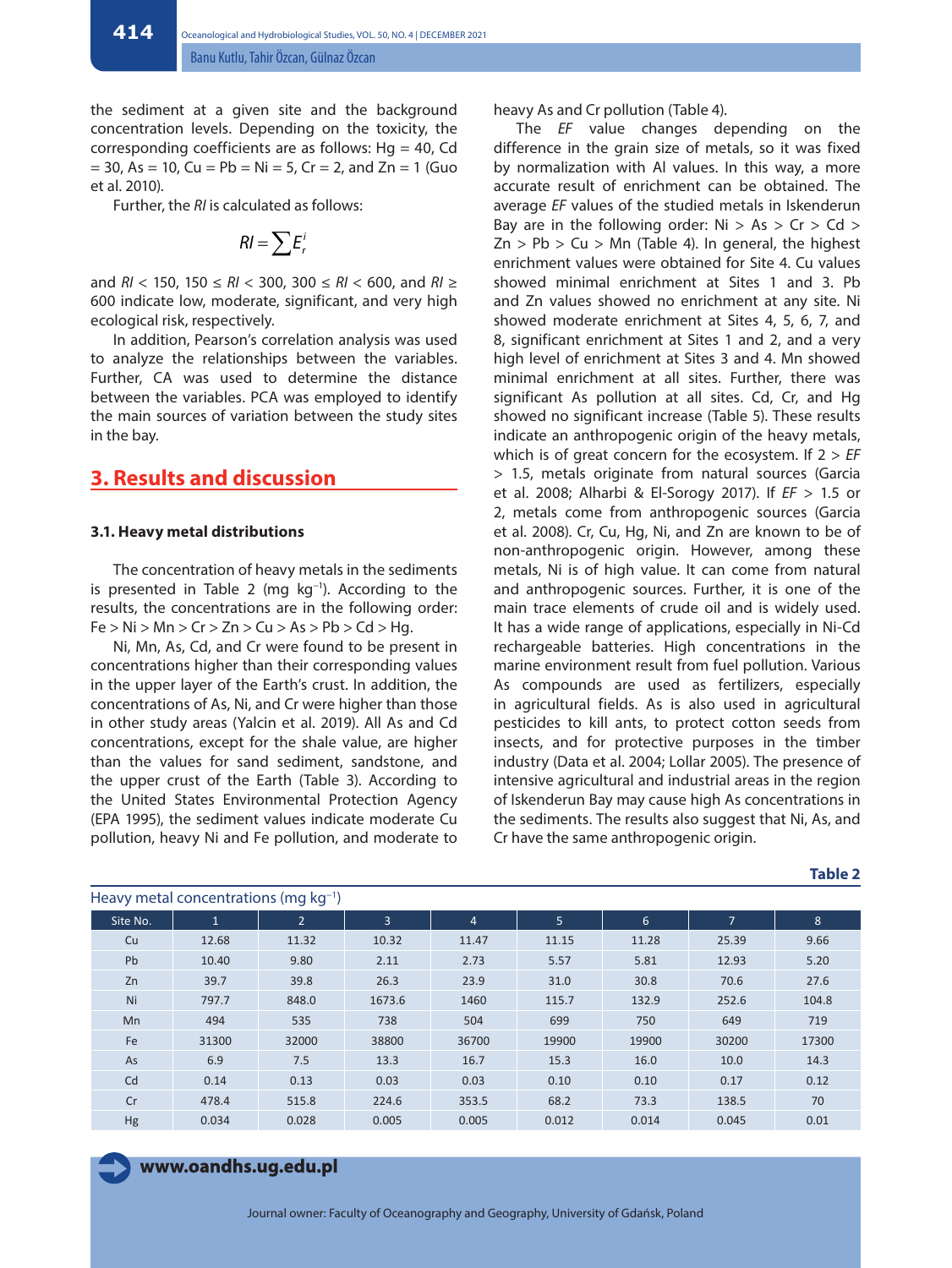**Table 3**

| Descriptive and background level values of the variables (mg kg <sup>-1</sup> ) |       |       |       |        |        |              |      |       |        |           |
|---------------------------------------------------------------------------------|-------|-------|-------|--------|--------|--------------|------|-------|--------|-----------|
|                                                                                 | Cu    | Pb    | Zn    | Ni     | Mn     | Fe           | As   | Cd    | Cr     | <b>Hg</b> |
| Heavy metal Av.                                                                 | 12.90 | 6.81  | 36.21 | 673.26 | 636.0  | 28262        | 12.5 | 0.10  | 240.2  | 0.01      |
| Iskenderun Gulf                                                                 | 16.77 | 15.72 | 89.15 | 646.14 | 1166.3 |              | 9.75 | 0.26  | 1687.2 |           |
| Ambarlı Port                                                                    | 280   | 96    | 346   |        |        |              | 53   |       | 339    |           |
| Laizhou Bav                                                                     | 22    | 21.9  | 60.4  |        |        |              |      | 0.12  | 60     |           |
| Liaodon Bay                                                                     | 19.4  | 31.8  | 71.7  | 22.5   |        |              |      | 1.2   | 46.4   |           |
| Coastal Bohai Bay                                                               | 38.5  | 34.7  | 131.1 | 40.7   |        |              |      | 0.22  | 101.4  |           |
| Interdial Bohai Bay                                                             | 24    | 21.11 | 89.60 | 41.35  |        |              |      | 0.12  | 68.6   |           |
| Al-khobar Area                                                                  | 330   | 9.4   | 86    | 116    | 244    | 16.73        |      | 3.1   | 83     | 1.61      |
| Standard error                                                                  | 5.11  | 3.83  | 15.06 | 629.01 | 108.7  | 8187         | 3.85 | 0.05  | 186.1  | 0.01      |
| Sand Sediment                                                                   | 40.00 | 17.00 | 65.00 | 40.0   | 680.0  | 19.22        |      |       | 74.00  | 650       |
| Sandstone                                                                       | 9.00  | 7.00  | 16.00 | 2.00   | 90.00  | $\mathbf{1}$ | 1.00 | 0.09  | 35.00  | 240       |
| Shale                                                                           | 45.00 | 20.00 | 95.00 | 50.00  | 85.00  |              | 13.0 | 0.30  | 90.00  |           |
| Upper crust                                                                     | 25.00 | 16.00 | 71.00 | 50.00  | 600.0  |              | 1.50 | 0.001 | 85.00  |           |
| Soil                                                                            | 21.00 | 14.00 | 94.00 | 24.00  | 600.0  |              | 7.40 | 0.34  | 64.00  |           |
| <b>TEL</b>                                                                      | 19    | 30.2  | 124   | 15.9   |        |              | 7.2  | 0.68  | 52.3   | 0.70      |
| PEL                                                                             | 110   | 110   | 270   | 42.8   |        |              | 42   | 4.2   | 160    | 1.4       |

## **Table 4**

| Sediment values according to EPA |                   |                          |                  |                |  |  |  |  |  |
|----------------------------------|-------------------|--------------------------|------------------|----------------|--|--|--|--|--|
| Metal ( $mg \, kg^{-1}$ )        | Not polluted      | Moderately polluted      | Heavily polluted | Current study  |  |  |  |  |  |
| Cu                               | $< 25$            | $25 - 30$                | > 50             | $9.66 - 25.39$ |  |  |  |  |  |
| Pb                               | < 40              | $40 - 60$                | > 60             | $2.11 - 12.93$ |  |  |  |  |  |
| Zn                               | < 90              | $90 - 200$               | > 200            | $23.9 - 70.6$  |  |  |  |  |  |
| Ni                               | < 20              | $20 - 50$                | > 50             | 104.8-1673.6   |  |  |  |  |  |
| Mn                               | < 300             | $300 - 500$              | > 500            | 494-750        |  |  |  |  |  |
| Fe                               | < 17000           | 17 000-25 000            | > 25000          | 17300-38800    |  |  |  |  |  |
| As                               | $<$ 3             | $3 - 8$                  | > 8              | $6.9 - 16.7$   |  |  |  |  |  |
| Cd                               | $\qquad \qquad -$ | $\overline{\phantom{a}}$ | > 6              | $0.03 - 0.17$  |  |  |  |  |  |
| Cr                               | $< 25$            | $25 - 75$                | > 75             | 68.2-515.8     |  |  |  |  |  |
| Hg                               | < 1               | $> -1$                   | >1               | $0 - 0.004$    |  |  |  |  |  |

#### **Table 5**

| Enrichment factor (EF) measured in Iskenderun Bay |              |                |      |                |      |      |      |      |       |
|---------------------------------------------------|--------------|----------------|------|----------------|------|------|------|------|-------|
| Site No.                                          | $\mathbf{1}$ | $\overline{2}$ | 3    | $\overline{4}$ | 5    | 6    | 7    | 8    | Ave.  |
| Cu                                                | 0.42         | 0.36           | 0.27 | 3.22           | 0.58 | 0.59 | 0.87 | 0.58 | 0.50  |
| Pb                                                | 0.78         | 0.71           | 0.12 | 0.17           | 0.65 | 0.68 | 1.00 | 0.70 | 0.60  |
| Zn                                                | 0.62         | 0.61           | 0.33 | 0.32           | 0.77 | 0.76 | 1.15 | 0.78 | 0.67  |
| Ni l                                              | 17.6         | 18.3           | 29.8 | 27.5           | 4.01 | 4.61 | 5.78 | 4.18 | 13.98 |
| Mn                                                | 0.00         | 0.00           | 0.00 | 0.00           | 0.00 | 0.00 | 0.00 | 0.00 | 0.00  |
| As                                                | 5.75         | 6.11           | 8.95 | 11.8           | 20.0 | 20.9 | 8.64 | 21.5 | 13.00 |
| Cd                                                | 1.05         | 0.95           | 0.18 | 0.19           | 1.18 | 1.18 | 1.32 | 1.63 | 0.96  |
| Cr                                                | 7.98         | 8.41           | 3.02 | 5.03           | 1.78 | 1.92 | 2.39 | 2.11 | 4.08  |
| Hg                                                | 0.12         | 0.10           | 0.01 | 0.01           | 0.07 | 0.08 | 0.17 | 0.06 | 0.08  |

The *CF* values, used to predict metal sources, are in the following order: As > Ni > Cd > Cr > Fe > Cu > Pb > Hg. Consistent with these values, low accumulation of Cu, Pb, Zn, Mn, Fe, Cd, and Hg was observed at all sites. Moderate Cr contamination was generally observed, except at Sites 5 and 6 where low contamination was detected. Moderate Ni accumulation was observed at Sites 5 and 6. High Ni contamination was observed at Site 7 and very high contamination was observed at Sites 1, 2, 3, and 4. Moreover, although moderate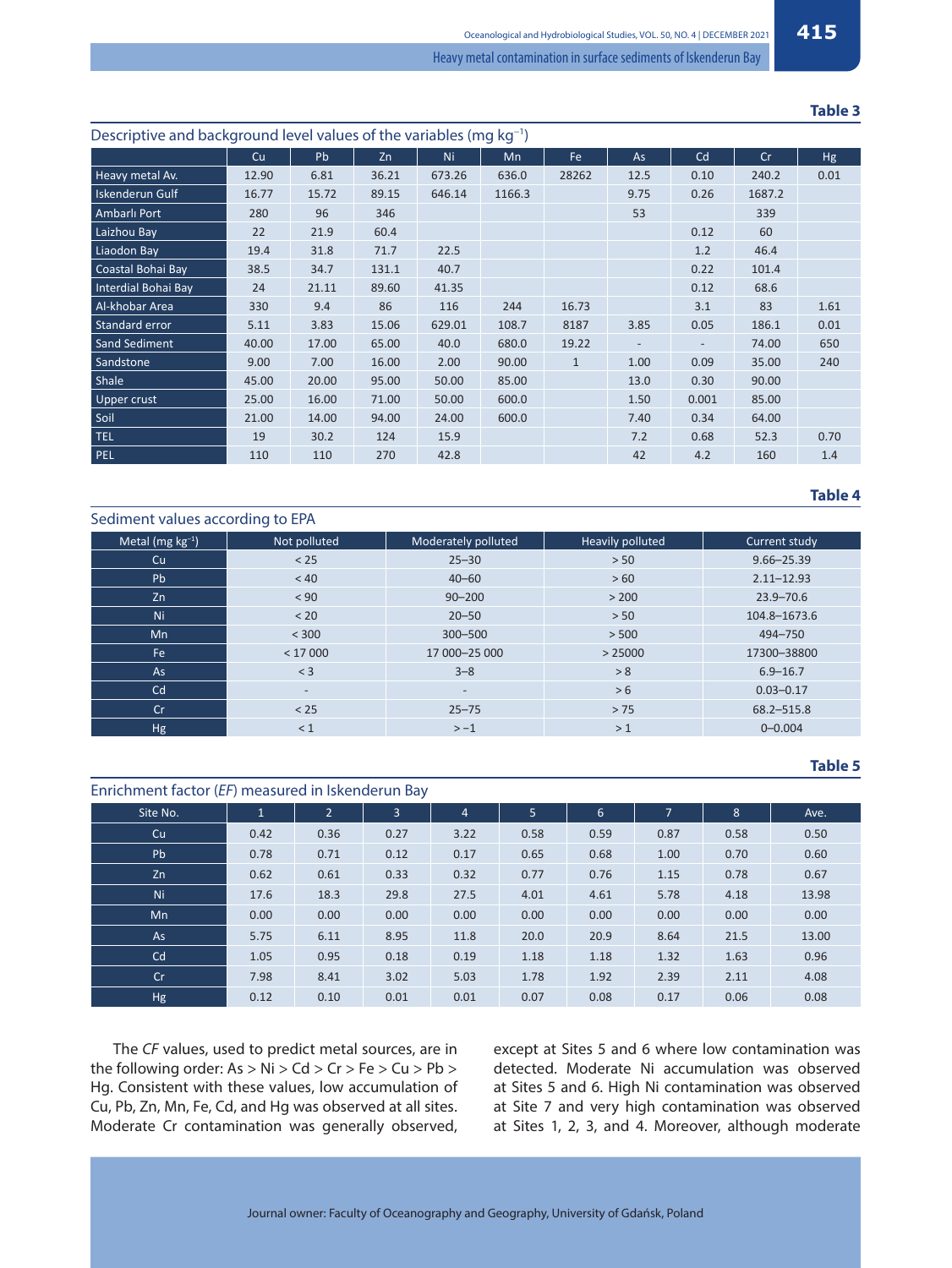contamination was observed for all metals at some sites, *CF* values were close to values corresponding to high contamination at Sites 3 and 4 (Table 6).

#### **Table 6**

Contamination factor (*CF*) and pollution load index (*PLI*) values in Iskenderun Bay

| <b>Site</b><br>No. | $\mathbf{1}$ | $\overline{2}$ | 3    | 4    | 5    | 6    | 7    | 8    |
|--------------------|--------------|----------------|------|------|------|------|------|------|
| Cu                 | 0.28         | 0.25           | 0.22 | 0.25 | 0.24 | 0.25 | 0.56 | 0.21 |
| Pb                 | 0.52         | 0.49           | 0.10 | 0.13 | 0.27 | 0.29 | 0.64 | 0.26 |
| Zn                 | 0.41         | 0.41           | 0.27 | 0.25 | 0.32 | 0.32 | 0.74 | 0.29 |
| Ni                 | 11.7         | 12.4           | 24.6 | 21.4 | 1.70 | 1.95 | 3.71 | 1.54 |
| Mn                 | 0.58         | 0.62           | 0.86 | 0.59 | 0.82 | 0.88 | 0.76 | 0.84 |
| Fe                 | 0.66         | 0.68           | 0.82 | 0.78 | 0.42 | 0.42 | 0.64 | 0.36 |
| As                 | 3.83         | 4.16           | 7.38 | 9.27 | 8.50 | 8.88 | 5.55 | 7.94 |
| Cd                 | 0.7          | 0.65           | 0.15 | 0.15 | 0.5  | 0.5  | 0.85 | 0.65 |
| Cr                 | 5.31         | 5.73           | 2.49 | 3.92 | 0.75 | 0.81 | 1.53 | 0.77 |
| <b>Hg</b>          | 0.08         | 0.07           | 0.01 | 0.01 | 0.03 | 0.03 | 0.11 | 0.02 |
| PLI                | 0.11         | 0.09           | 0.0  | 0.0  | 0.0  | 0.0  | 0.16 | 0.0  |

The *PLI* values are presented in Table 6. They range between 0.00 and 0.16, with an average value of 0.045. The ideal *PLI* value is zero, which indicates no pollution in the environment and  $> 1$  indicates progressive pollution (Chakravarty & Patgiri 2009). Values close to zero indicate that no pollution was detected in the sediments of Iskenderun Bay. The *RI* values calculated for each individual metal and the integrated value for all metals show the total potential impact of all metals (Table 6). The order of the calculated *RI* values of metals is as follows:  $As > Ni > Cd > Cr > Hq > Pb >$ Cu > Zn. Further, the average *RI* values of all metals other than Ni and As do not exceed the maximum limit of 40, which indicates low ecological risk. Further, the ecological risk associated with all metals is low at all sites. Although the risk associated with Ni is below the limit at Sites 5, 6, 7, and 8, and the risk associated with As is above the limit at all sites, this does not represent a hazard.

Further, the highest integrated *RI* value for all metals was recorded at Site 4, followed closely by Site 3 (Table 7). The lowest *RI* value was found at Site 8. The ecological risk was found to be low because the *RI* value did not exceed > 150 for Sites 1, 2, 5, 6, and 7. Moderate potential ecological risk was calculated for Sites 3 and 4, i.e. 150 ≤ *RI* < 300 (Håkanson 1980). The mean Igeo values of the surface sediment metals were as follows: Fe  $> Mn > Zn > Cu > As > Pb > Ni > Cd >$  $Hg > Cr$ . The I<sub>geo</sub> values for Fe and Mn indicate extreme contamination. Further, very high contamination due to Zn, high contamination due to Cu and As, while moderate contamination due to Pb was detected. No pollution due to Cr, Hg, Cd, and Ni was found (Table 8).

#### **3.2. Multivariate statistical analysis**

#### **3.2.1. Pearson's correlation analysis**

Although Pearson's correlation analysis carried out to determine the correlation between variables indicated that many metals are correlated, Ni, Mn, As, and Cr showed no correlation with any other metals. Fe and Mn are highly correlated with all metals except Pb and Cd, and Al is highly correlated with all metals except Pb, Cd, and Hg. This indicates that the transport mechanisms of Pb and Cd are different from those of other elements. The greatest contribution to *PER* comes from Pb, Ni, and Hg, while Zn and As are the major contributors to *PLI*. Correlations for detailed comparisons are given in Table 9.

#### **3.2.2. Cluster analysis**

CA was performed to identify the relationships between the variables and clustering of the variables. According to the clustering dendrogram, three large clusters can be distinguished (Fig. 2). The first cluster contains Cu, Zn, Pb Hg, Cd, and Al. This indicates that the transport mechanisms and/or sources of these

| Potential ecological index (RI) for a single metal (E_f^i) |      |      |      |        |       |       |       |           |        |  |
|------------------------------------------------------------|------|------|------|--------|-------|-------|-------|-----------|--------|--|
| Site No.                                                   | Cu   | Pb   | Zn   | Ni     | As    | Cd    | Cr    | <b>Hg</b> | RI     |  |
|                                                            | 1.40 | 2.60 | 0.41 | 58.66  | 38.33 | 21    | 10.63 | 3.40      | 136.46 |  |
| $\overline{2}$                                             | 1.25 | 2.45 | 0.41 | 62.35  | 41.66 | 19.5  | 11.46 | 2.80      | 141.91 |  |
| $\overline{3}$                                             | 1.14 | 0.52 | 0.27 | 123.05 | 73.88 | 4.5   | 4.99  | 0.50      | 208.89 |  |
| $\overline{4}$                                             | 1.27 | 0.68 | 0.25 | 107.39 | 92.77 | 4.5   | 7.85  | 0.50      | 215.24 |  |
| 5 <sup>1</sup>                                             | 1.23 | 1.39 | 0.32 | 8.50   | 85.00 | 15.0  | 1.51  | 1.20      | 114.18 |  |
| 6                                                          | 1.25 | 1.45 | 0.32 | 9.77   | 88.88 | 42    | 1.62  | 1.40      | 119.72 |  |
|                                                            | 2.82 | 3.23 | 0.74 | 18.57  | 55.55 | 25.5  | 3.07  | 4.50      | 114.00 |  |
| 8                                                          | 1.07 | 1.30 | 0.29 | 7.70   | 79.44 | 18    | 1.55  | 1.00      | 110.37 |  |
| Average                                                    | 1.43 | 1.70 | 0.38 | 49.05  | 69.44 | 15.37 | 5.33  | 1.91      | 145.09 |  |

# **www.oandhs.ug.edu.pl**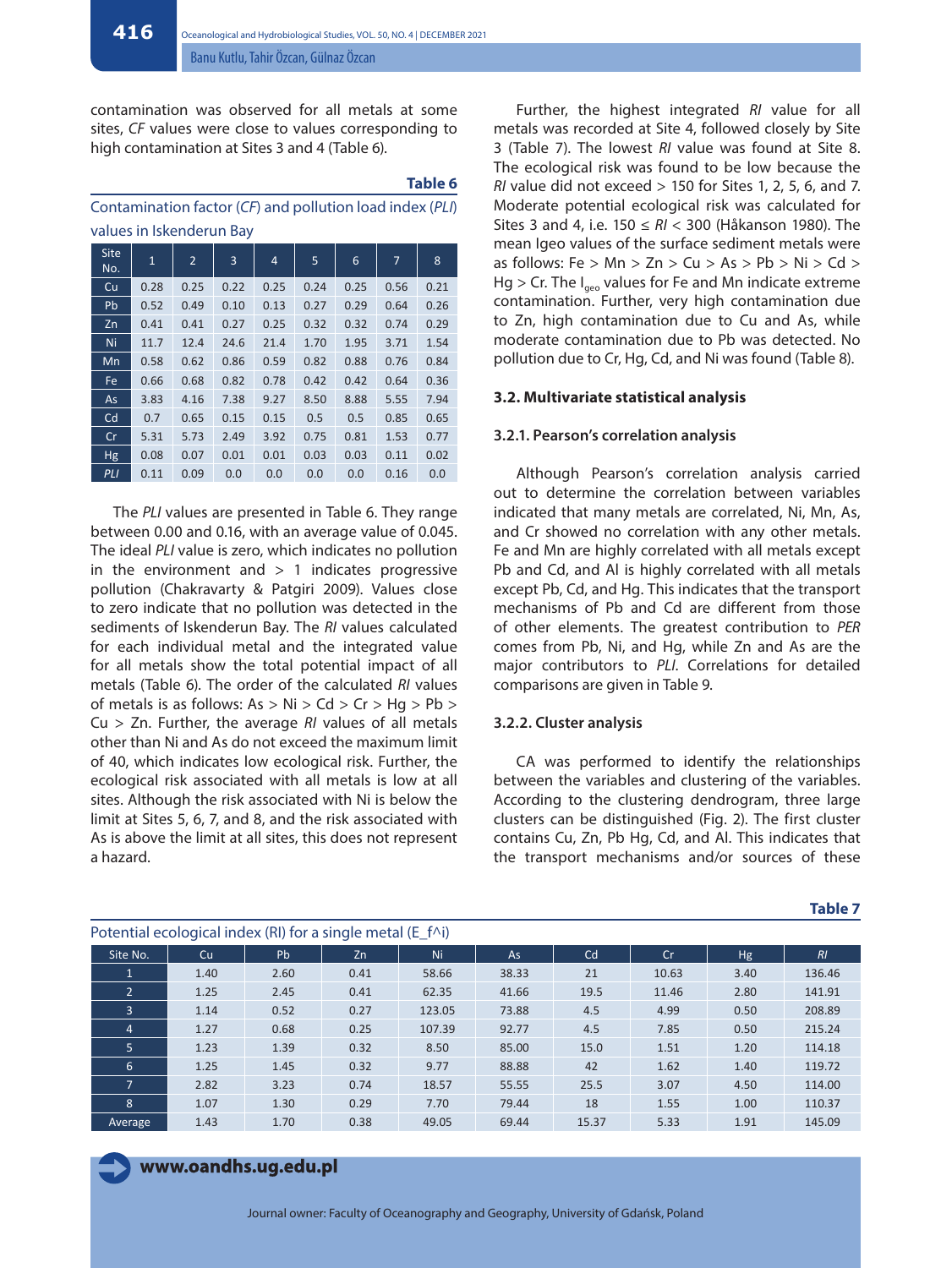#### **Table 8**

## Geoaccumulation  $(I_{\text{geo}})$  values for the sampling sites Site No. Cu | Pb | Zn | Ni | Mn | Fe | As | Cd | Cr | Hg 1 3.58 1.67 3.82 −0.83 7.97 12.03 2.12 −3.24 −6.96 −6.9 2 2.61 1.77 3.91 −0.76 8.06 12.17 2.22 −3.29 −7.09 −6.7 3 1.48 0.31 2.56 −37.4 6.33 7.37 0.93 –5.25 −8.49 −8.3 4 2.66 1.04 3.77 −6.74 8.08 12.10 2.61 –5.13 −2.08 −7.9 5 2.78 1.79 4.08 5.71 8.51 12.89 2.83 –3.54 10.8 −6.9 6 2.81 1.84 4.11 −5.79 8.47 12.94 2.88 −3.53 −11.3 −6.7 7 3.80 2.82 5.06 6.62 8.81 13.73 2.92 −2.75 −11.6 −5.5 8 2.55 1.62 3.87 5.49 8.23 12.66 2.62 −3.36 −14.3 −7.1 Mean 2.78 1.61 3.90 −2.76 8.06 11.99 2.39 −3.76 −9.10 −7.0

#### **Table 9**

Pearson's correlation coefficients between variables (boldface figures represent statistically significant correlations at 95% confidence interval)

|    | Cu                  | Pb       | Zn      | Ni       | Mn      | Fe      | As      | Cd       | Cr   | Hg | PER | PLI |
|----|---------------------|----------|---------|----------|---------|---------|---------|----------|------|----|-----|-----|
| Cu | $1\,$               |          |         |          |         |         |         |          |      |    |     |     |
| Pb | $0.71$ <sup>*</sup> |          |         |          |         |         |         |          |      |    |     |     |
| Zn | $0.94**$            | $0.88**$ |         |          |         |         |         |          |      |    |     |     |
| Ni | $-024$              | $-0.43$  | $-0.33$ |          |         |         |         |          |      |    |     |     |
| Mn | $-0.07$             | $-0.34$  | $-0.12$ | $-0.39$  |         |         |         |          |      |    |     |     |
| Fe | 0.14                | $-0.06$  | 0.858   | $0.91**$ | $-0.51$ |         |         |          |      |    |     |     |
| As | $-0.33$             | $-0.78$  | $-0.57$ | $-0.05$  | 0.51    | $-0.31$ |         |          |      |    |     |     |
| Cd | 0.57                | $0.92**$ | $0.76*$ | $-0.70$  | $-0.10$ | $-0.41$ | $-0.63$ |          |      |    |     |     |
| Cr | $-0.11$             | 0.26     | 001     | 0.58     | $-0.87$ | 0.66    | $-066$  | 0.0      |      |    |     |     |
| Hg | $0.77*$             | $0.98**$ | 0.91    | $-0.31$  | $-0.36$ | 0.07    | $-0.79$ | $0.86**$ | 0.29 |    |     |     |

\*Correlation is signifi cant at the 0.05 level; \*\*Correlation is signifi cant at the 0.01 level



Similarity analysis for the heavy metals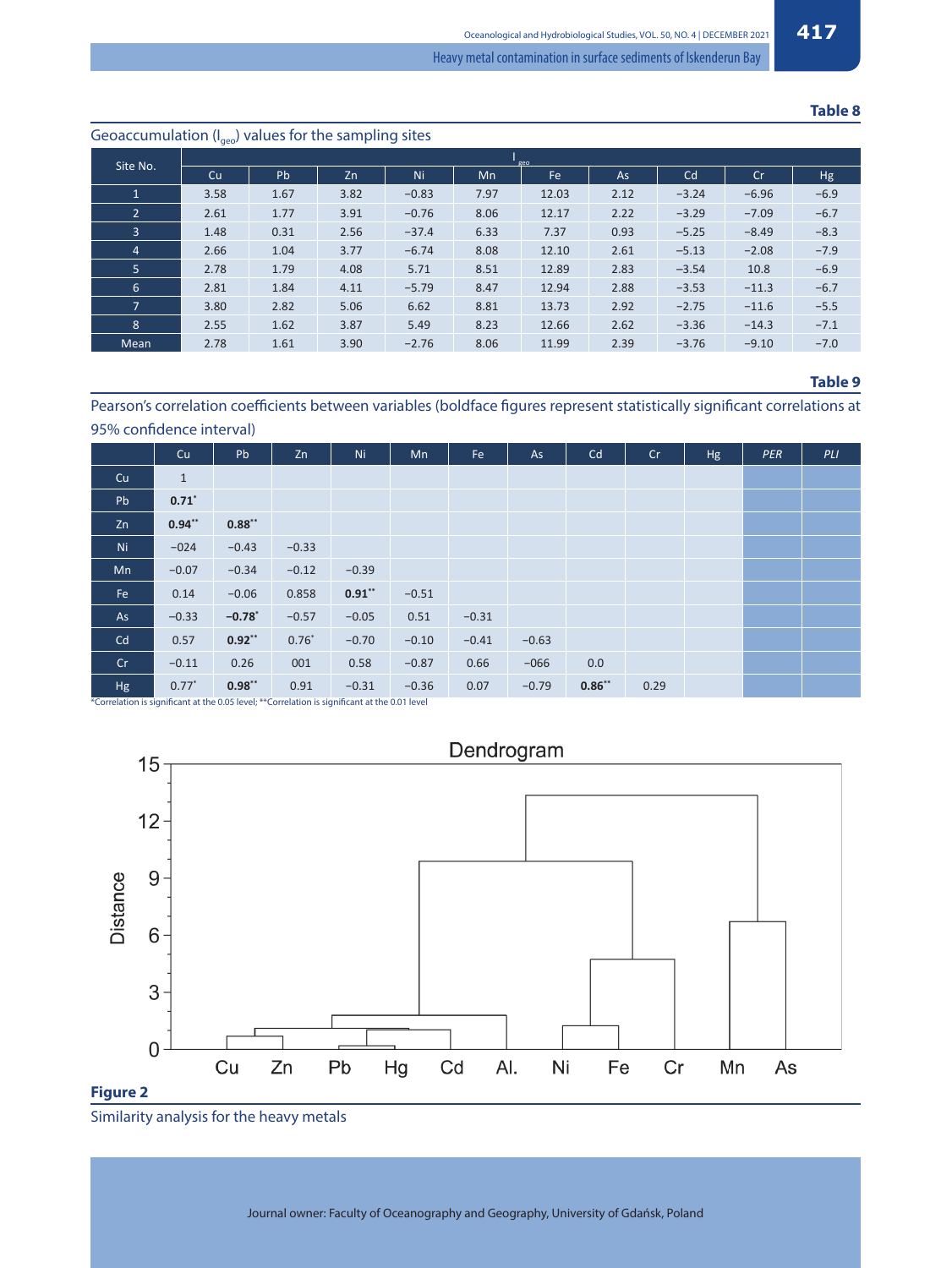elements are similar. The second group consists of Ni, Fe, and Cr. The third one consists of Mn and As and is located further away from the two other groups (Fig. 3).

Table 10 presents the results of PCA. A total of 94.5% of the data variance was explained by three principle components: PC1 (Pb, ZN, Al, Hg) accounted for 51% of the total variance, PC2 (Fe and As) – 31% of the variance; and PC3 (Cu, Ni, and Fe) – 11.2%. Iskenderun Bay is dominated by currents coming from the coasts of Israel, Lebanon, and Syria, due to the bay's connection with the open sea. Further, the bay is affected by two cyclonic wind systems: one of them is clockwise and the other one is counterclockwise. Recently, Iskenderun Bay has experienced serious pollution problems as a result of rapid population growth and unplanned urbanization in parallel to industrialization. Pollution is at a critical level due to large industrial plants located along the coastal areas of Iskenderun Bay. These industrial plants are iron and steel plants, fertilizer plants, industrial factories, oil transportation, liquid gas, and coal transportation (Özcan et al. 2010). In addition, agricultural pollutants and household waste transported by the Seyhan, Ceyhan and Orontes rivers reach the bay region. Further, we found that As, Ni, and Fe concentrations exceed the acceptable limits due to waste coming from iron and steel plants, agricultural land, and industrial areas.

The content of heavy metals and potential ecological risks were studied using sediment samples

| Cu           | 0.34    | 0.02    | 0.49    |
|--------------|---------|---------|---------|
| <b>Pb</b>    | 0.40    | $-0.06$ | $-0.14$ |
| Zn           | 0.39    | $-0.00$ | 0.27    |
| Ni           | $-0.20$ | $-0.42$ | 0.32    |
| Mn           | $-0.10$ | 0.42    | 0.15    |
| Fe           | $-0.03$ | $-0.45$ | 0.44    |
| <b>As</b>    | $-0.27$ | 0.31    | 0.29    |
| Cd           | 0.38    | 0.09    | $-0.31$ |
| Cr           | 0.04    | $-0.50$ | $-0.23$ |
| AI           | 0.33    | 0.21    | 0.30    |
| <b>Hg</b>    | 0.40    | $-0.10$ | $-0.02$ |
| Eigenvalue   | 5.71    | 3.48    | 1.23    |
| % Variance   | 51.96   | 31.64   | 11.29   |
| % Clustering | 51.96   | 83.60   | 1.23    |
|              |         |         |         |

PC1 | PC2 | PC3

Principal Component Analysis (PCA)

collected from eight sampling sites in Iskenderun Bay. *EF* and *CF* values indicated significant to moderate accumulation of metals. Although the calculated ecological risk associated with As and Ni was high at some sites, it was generally below the limit. The integrated *RI* value for all metals indicates a moderate potential ecological risk at Sites 3 and 4. The results of the assessment showed that the current concentrations of the metals studied in Iskenderun Bay do not pose a risk to the ecosystem. Further, As and Ni with the highest ecological risk values are not correlated with other elements because they reach



Similarity analysis for the study sites

**www.oandhs.ug.edu.pl**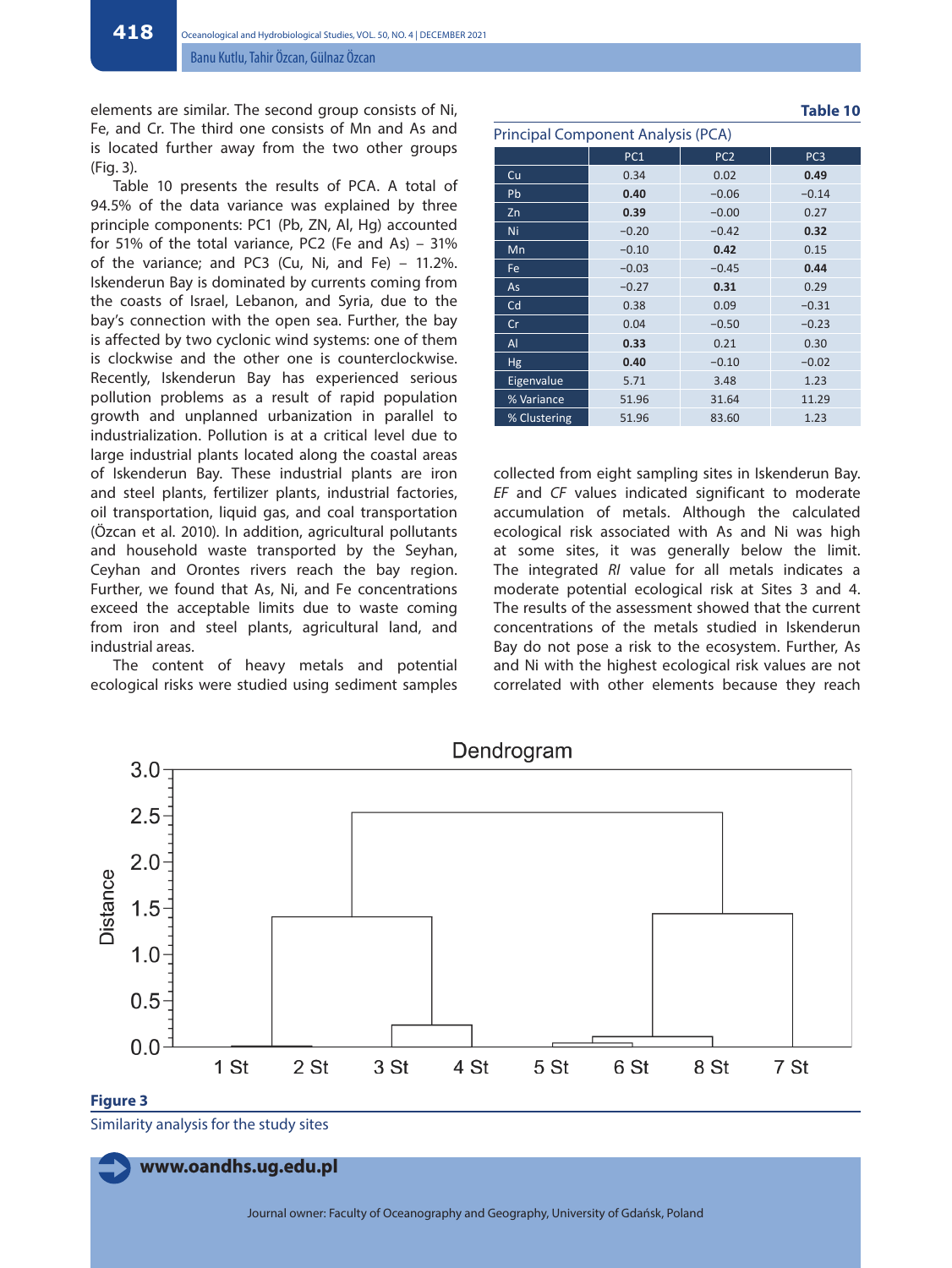the ecosystem through different pathways. Moreover, Cd and Hg concentrations are at the maximum limits and should be prevented from increasing further, so that the ecosystem is protected for the future of the Bay. The high levels of all environmental and ecological indices may be associated with the presence of industrial facilities, thermal power plants, and agricultural land near the bay and the fact that it is a pollution discharge area. In the future, necessary measures to protect the bay from industrial pollution should be considered.

The content of heavy metals and potential ecological risks in Iskenderun Bay were studied based on sediment samples collected there. The enrichment and contamination factors indicated a significant moderate accumulation of the metals. Although the calculated ecological risk values for As and Ni exceeded the maximum limits at several sites, they were generally below the permissible limits. The integrated *RI* value for all metals indicated a moderate potential ecological risk at Sites 3 and 4. Metal concentrations in Iskenderun Bay are not currently at levels that pose a risk to the ecosystem. Further, As and Ni, which have the highest ecological risk values, are not correlated with other elements, suggesting that they reach the ecosystem through different pathways. Furthermore, it is extremely important to prevent an increase in Cd and Hg concentrations, which are currently at the maximum levels, so that the ecosystem of the bay is protected. Moreover, high environmental and ecological indices can be associated with the presence of industrial facilities, thermal power plants, and agricultural land in this region, and the fact that it is a wastewater discharge area. For the future of the bay, necessary measures should be taken to protect it from industrial pollution.

## **Acknowledgements**

This research is supported by a Grant (Grant No. PPMUBO18-09) from The Scientific Research Projects Coordination Unit at Munzur University

# **References**

- Acevedo-Figueroa, D., Jiménez, B.D. & Rodríguez-Sierra, C.J. (2006). Trace metals in sediments of two estuarine lagoons from Puerto Rico. *Environmental Pollution* 141: 336–342. DOI: 10.1016/j.envpol.2005.08.037.
- Adamu, C.I., Nganje, T.N. & Edet, A. (2015). Heavy metal contamination and health risk assessment associated with abandoned barite mines in Cross River State: southeastern

Nigeria. *Environmental Nanotechnology, Monitoring and Management* 3: 10–21. DOI: 10.1016/j.enmm.2014.11.001.

- Alharbi, T. & El-Sorogy, A. (2017). Assessment of metal contamination in coastal sediments of Al-Khobar area, Arabian Gulf, Saudi Arabia. *Journal of African Earth Sciences* 129: 458–468. DOI: 10.1016/j.jafrearsci.2017.02.007.
- Anderson Abel, D.S.M, Kate, S., Werner, K., Marco, T. & Christiane, Z. (2016). Metal fate and effects in estuaries: a review and conceptual model for better understanding of toxicity. *Science of The Total Environment* 541: 268–281. DOI: 10.1016/j.scitotenv.2015.09.045.
- Bing, H., Wu, Y., Nahm, W-H. & Liu, E. (2013). Accumulation of heavy metals in the lacustrine sediment of Longgan Lake, middle reaches of Yangtze River, China. *Environmental Earth Sciences* 69: 2679–2689. DOI: 10.1007/s12665-012- 2090-4.
- Chakravarty, M. & Patgiri, A. (2009). Metal Pollution Assessment in Sediments of the Dikrong River, N. E. India. *Journal of Human Ecology* 27: 63–67.
- Chen, S., Chmura, G.L., Wang, Y., Yu, D., Ou, D. et al. (2019). Benthic microalgae offset the sediment carbon dioxide emission in subtropical mangrove in cold seasons. *Limnology and Oceanography* 64: 1297–1308. DOI: 10.1002/lno.11116.
- Cubadda, F., Conti, M.E. & Campanella, L. (2001). Sizedependent concentrations of trace metals in four Mediterranean gastropods. *Chemosphere* 45: 561–569. DOI: 10.1016/S0045–6535 (01)00013–3.
- Çevik, F., Göksu, M.Z.L., Derici, O.B. & Findik, Ö. (2009). An assessment of metal pollution in surface sediments of Seyhan dam by using enrichment factor, geoaccumulation index and statistical analyses. *Environmental Monitoring and Assessment* 152: 309–317. DOI: 10.1007/s10661-008- 0317-3.
- Datta, P.K., Ray, A.K., Sharma, V.K. & Millero, F.J. (2004). Adsorption of Arsenate and Arsenic on Titanium Dioxide Suspensions. *Journal Colloid Interface Science* 278(2): 270– 275. DOI: 10.1016/j.jcis.2004.06.015.
- Dhanakumar, S., Solaraj, G. & Mohanraj, R. (2015). Heavy metal partitioning in sediments and bioaccumulation in commercial fish species of three major reservoirs of river Cauvery delta region, India. *Ecotoxicology and Environmental Safety* 113: 145–151.
- Dural, M. & Göksu, M.Z.L. (2006). Variations of heavy metal levels of seston benthos and sediment seasonally in Çamlik Lagoon (Karataş, Adana). *Ege Journal of Fisheries and Aquatic Sciences* (EgeJFAS) 23(1/1): 65–69 (In Turkish).
- Duysak, Ö. & Ersoy, B. (2014). A biomonitoring study: heavy metals in *Monodonta turbinata* (Mollusca: Gastropoda) from Iskenderun Bay, North-Eastern Mediterranean. *Pakistan Journal of Zoology* 46(5): 1317–22.
- Duysak, Ö., Ersoy, B. & Dural, M. (2013). Metal concentrations in different tissues o cuttlefish (*Sepia officinalis*) in Iskenderun Bay, Northeastern Mediterranean. *Turkish*